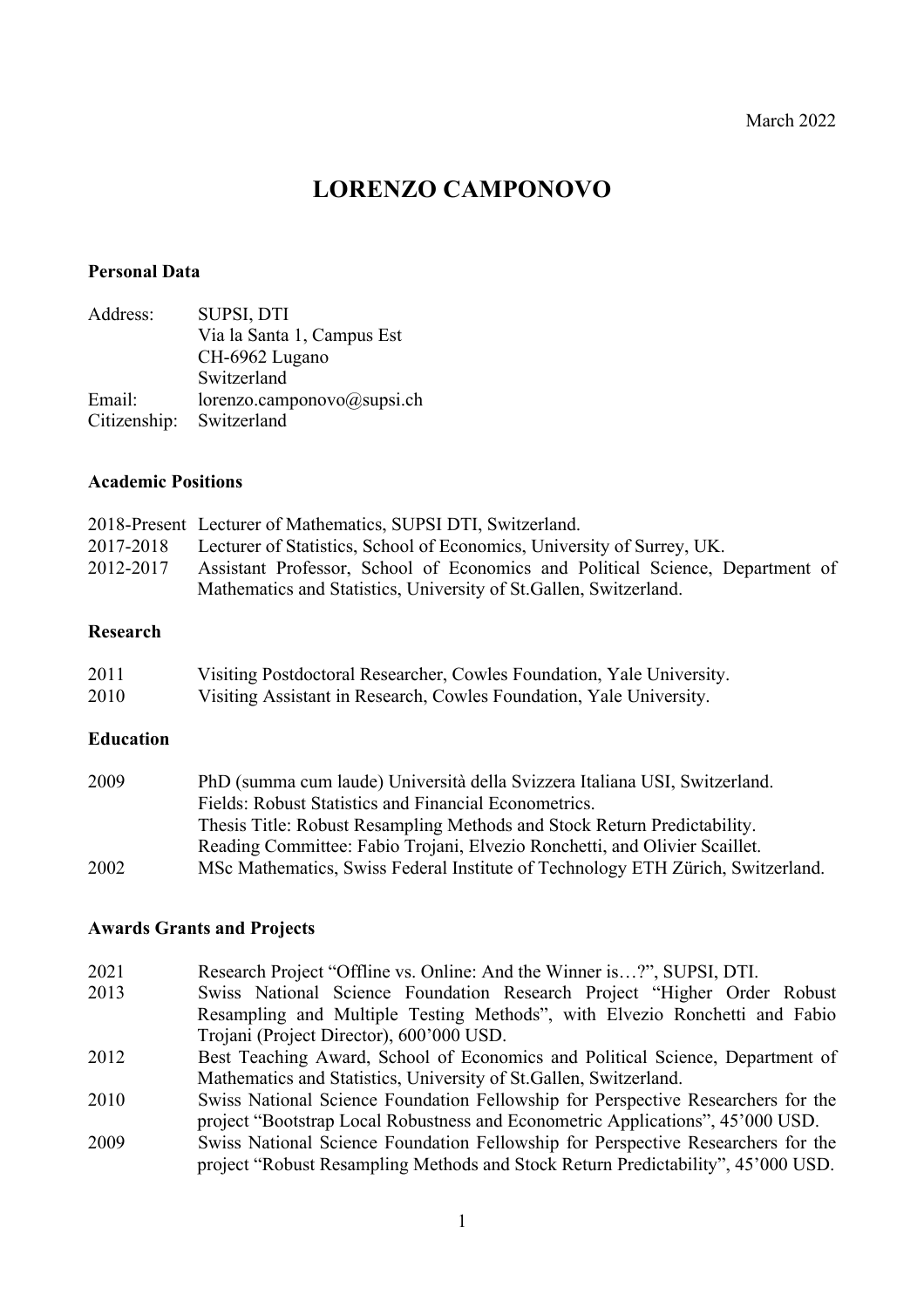# **Published Papers**

- 1. "Robust Subsampling", with Olivier Scaillet and Fabio Trojani, *Journal of Econometrics*, 2012, 167, 197-210.
- 2. "Breakdown Point Theory for Implied Probability Bootstrap", with Taisuke Otsu, *The Econometrics Journal*, 2012, 15, 32-55.
- 3. "On Bartlett Correctability of Empirical Likelihood in Generalized Power Divergence Family", with Taisuke Otsu, *Statistics and Probability Letters*, 2014, 86, 38-43.
- 4. "Robustness of Bootstrap in Instrumental Variable Regression", with Taisuke Otsu, *Econometric Reviews*, 2015, 34, 352-393.
- 5. "Differencing Transformations and Inference in Predictive Regression Models", *Econometric Theory*, 2015, 31, 1331-1358.
- 6. "Robust Heart Rate Variability Analysis by Generalized Entropy Minimization", with Davide Ferrari and Davide La Vecchia, *Computational Statistics and Data Analysis*, 2015, 82, 137-151.
- 7. "Validity of the Pairs Bootstrap for Lasso Estimators", *Biometrika*, 2015, 102, 981-987.
- 8. "Asymptotic Refinements of Nonparametric Bootstrap for Quasi-Likelihood Ratio Tests for Classes of Extremum Estimators", *The Econometrics Journal*, 2016, 19, 33-54.
- 9. Comments on "Nonparametric Tail Risk, Stock Return and the Macroeconomy", with Olivier Scaillet and Fabio Trojani, *Journal of Financial Econometrics,* 2017, 15, 377-387.
- 10. "Testing the Lag Structure of Assets Realized Volatility Dynamics", with Francesco Audrino and Constantin Roth, *Quantitative Finance and Economics*, 2017, 1, 363-387.
- 11. "Oracle Properties, Bias Correction, and Inference of the Adaptive Lasso for Time Series Extremum Estimators", with Francesco Audrino, *Journal of Time Series Analysis*, 2018, 39, 111-128.
- 12. "Wild Multiplicative Bootstrap for GMM Estimators in Time Series", with Francesco Audrino and Constantin Roth, *Quantitative Finance and Economics*, 2019, 3, 165-186.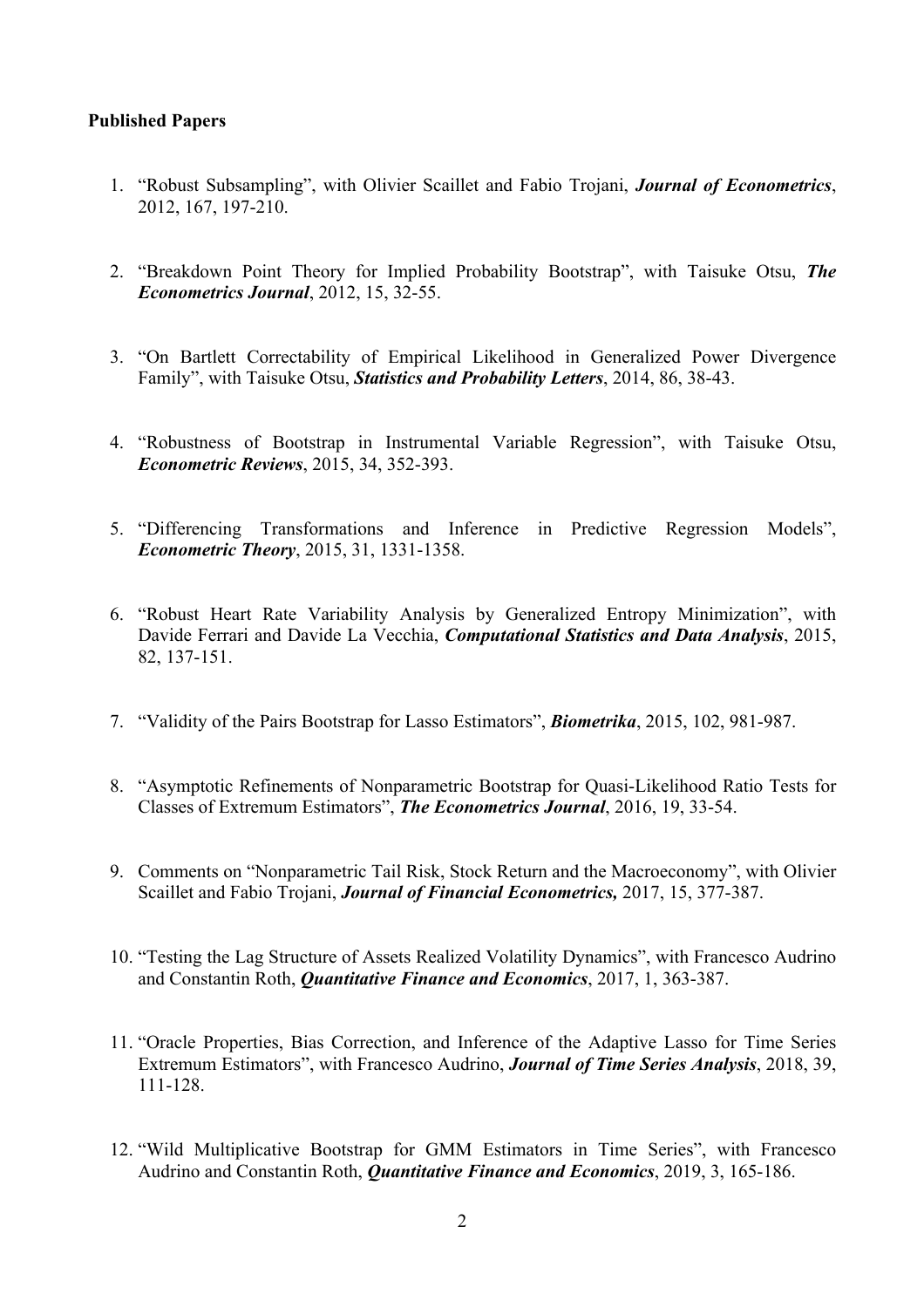- 13. "Bootstrap Inference for Penalized GMM Estimators with Oracle Properties", *Econometric Reviews*, 2020, 39, 362-372.
- 14. "The Finite Sample Performance of Inference Methods for Propensity Score Matching and Weighting Estimators", with Hugo Bodory, Martin Huber and Michael Lechner, *Journal of Business and Economic Statistics,* 2020, 38, 183-200.
- 15. "Empirical Likelihood for High Frequency Data", with Yukitoshi Matsushita and Taisuke Otsu, *Journal of Business and Economic Statistics,* 2020, 38, 621-632.
- 16. "Relative Error Accurate Statistic based on Nonparametric Likelihood", with Yukitoshi Matsushita and Taisuke Otsu, *Econometric Theory*, 2021, 37, 1214-1237.
- 17. "Predictability hidden by Anomalous Observations", with Olivier Scaillet and Fabio Trojani, working paper 2022.
- 18. "Wild Bootstrap Algorithm for Propensity Score Matching Estimators", with Hugo Bodory, Martin Huber and Michael Lechner, working paper 2022.
- 19. "Extended Oracle Properties of Adaptive Lasso Estimators", 2022.
- 20. "The Adaptive Ridge Estimator and its Properties under Local Asymptotics, 2022.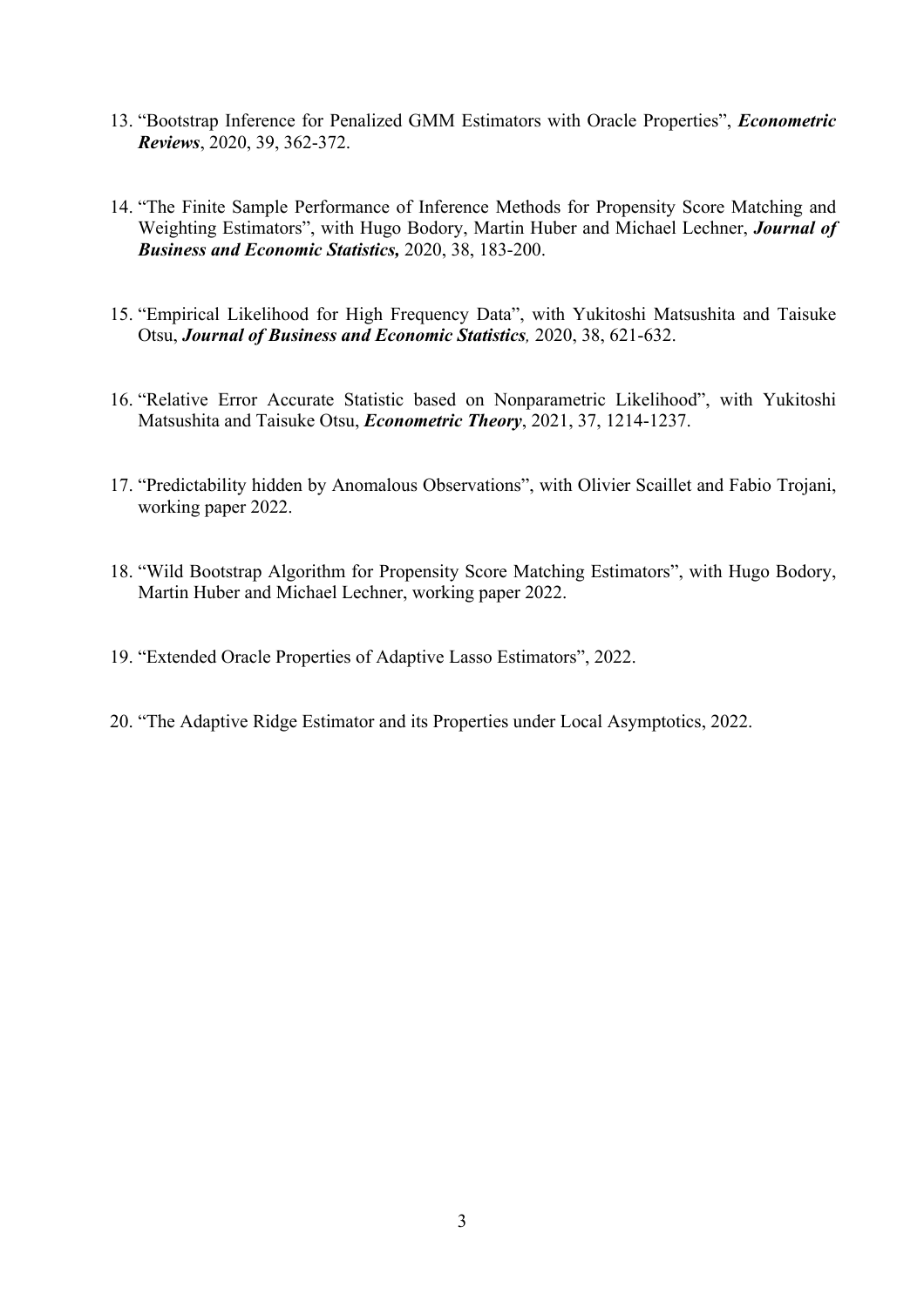# **Teaching Experiences**

| <b>Bachelor</b> | Stochastic Methods for Finance, Department of Economics, University of St. Gallen, |
|-----------------|------------------------------------------------------------------------------------|
|                 | Switzerland, 2012-2016.                                                            |
|                 | Mathematical Methods for Economics, Department of Economics, University of         |
|                 | St.Gallen, Switzerland, 2012-2017.                                                 |
|                 | Economic Forecasting, Department of Economics, University of Surrey, UK, 2017-     |
|                 | 2018.                                                                              |
|                 | Statistics for Economics, Department of Economics, University of Surrey, UK, 2018. |
|                 | Calculus, SUPSI DTI, Switzerland, 2018-2021.                                       |
|                 | Algebra, SUPSI DTI, Switzerland, 2018-2020.                                        |
|                 | Numerical Mathematics, SUPSI DTI, Switzerland, 2018-2021.                          |
|                 | Statistics and Probability, SUPSI DTI, Switzerland, 2018-2021.                     |
|                 | Discrete Mathematics, SUPSI DTI, Switzerland, 2021-2022.                           |
|                 | Operation Research, SUPSI DTI, Switzerland, 2021-2022.                             |
|                 | Statistics, Department of Economics, USI, Switzerland, 2019-2020.                  |
|                 |                                                                                    |

- **Master** Statistics, Master in Quantitative Finance and Economics, Department of Economics, University of St.Gallen, Switzerland, 2013.
- **PhD** Resampling Methods and Forecasting Time Series, Department of Economics, University of St.Gallen, Switzerland, 2013-2019. Lasso Methods in Statistics and Econometrics, Department of Economics, University of Surrey, UK, 2017-2018.

# **Supervision Bachelor, Master and PhD Thesis**

| 2017 | Bo Wen Deng, University of Surrey, UK.<br>Natasha Marade Mcwiggan, University of Surrey, UK.<br>Nicholas Hay, University of Surrey, UK.                                                                                                                                                                              |
|------|----------------------------------------------------------------------------------------------------------------------------------------------------------------------------------------------------------------------------------------------------------------------------------------------------------------------|
| 2016 | Matthias Zwicker, University of St. Gallen, Switzerland.<br>Patric Schneeberger, University of St. Gallen, Switzerland.<br>Selima Mezghani, University of St.Gallen, Switzerland.                                                                                                                                    |
| 2015 | Cyrill Leardini, University of St. Gallen, Switzerland.<br>Luca Bruschetti, University of St. Gallen, Switzerland.<br>Davide Rossi, University of St. Gallen, Switzerland.<br>Andrin Marugg, University of St. Gallen, Switzerland.<br>Daniele Capobianco, University of St. Gallen, Switzerland.                    |
| 2014 | Anastasia Vassilieva, University of St. Gallen, Switzerland.<br>Sebastian Büchler, University of St. Gallen, Switzerland.<br>François Voisard, University of St. Gallen, Switzerland.<br>Sachin Kuruvithadam, University of St. Gallen, Switzerland.<br>Adrien-Paul Lambillon, University of St. Gallen, Switzerland |
| 2013 | Leonardo Falconi, University of St. Gallen, Switzerland.<br>Janine Rusch, University of St.Gallen, Switzerland.                                                                                                                                                                                                      |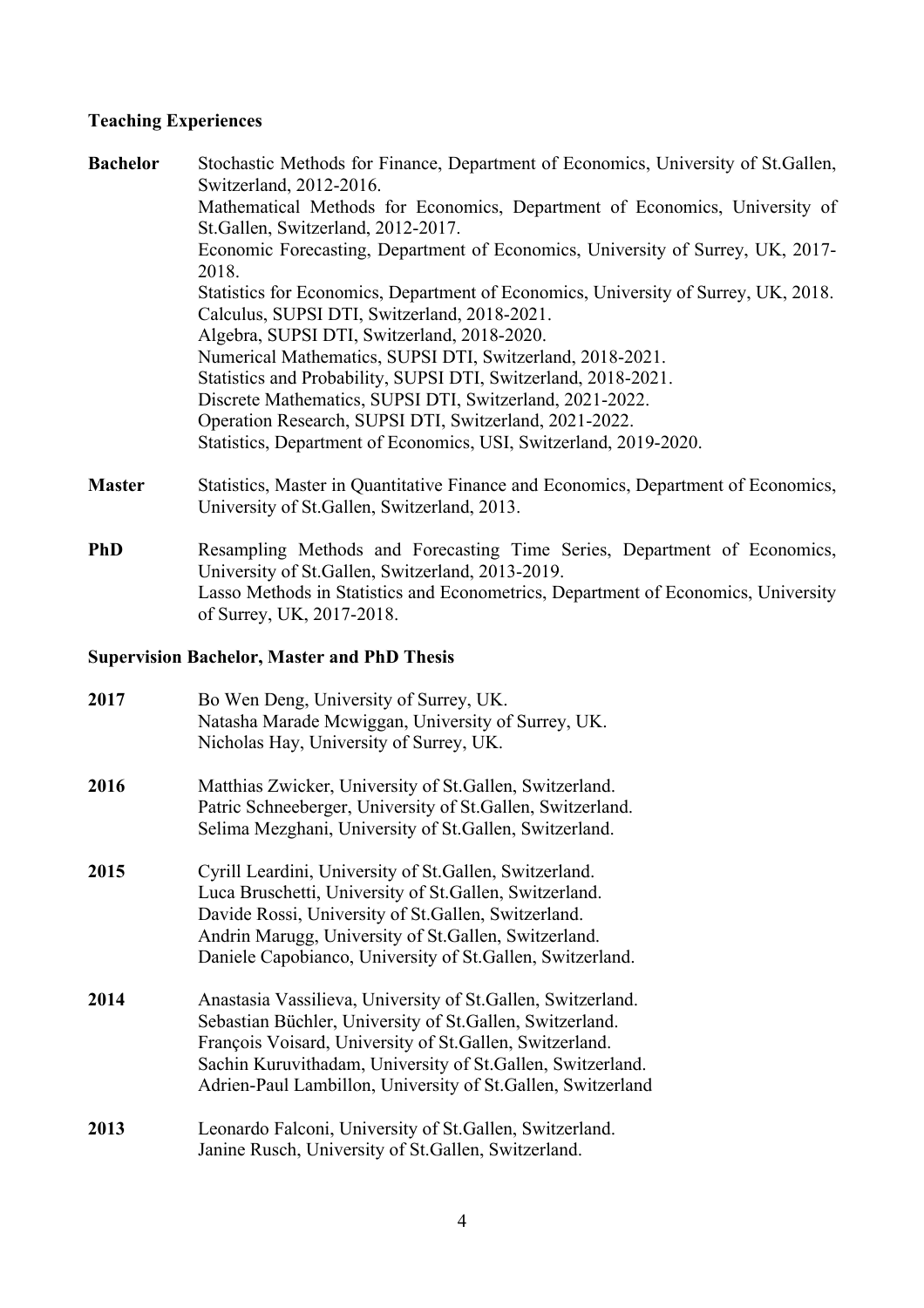### **Presentation Conferences and Seminars**

**2016** "Bootstrap Inference for Penalized GMM Estimators with Oracle Properties", Research Seminar, University of Surrey, UK.

"Bootstrap Inference for Penalized GMM Estimators with Oracle Properties", Research Seminar, University of Montreal, Canada.

"Bootstrap Inference for Penalized GMM Estimators with Oracle Properties", Econometrics and Statistics Seminar ECARES, ULB, Bruxelles, Belgium.

"Bootstrap Inference for Penalized GMM Estimators with Oracle Properties", Research Seminar, Mc Gill University, Canada.

**2015** "On the Validity of the Pairs Bootstrap for Lasso Estimators", World Congress of the Econometric Society, Montreal, Canada.

"On the Validity of the Pairs Bootstrap for Lasso Estimators", International Symposium on Econometric Theory and Applications, Hitotsubashi University, Tokyo, Japan.

"On the Validity of the Pairs Bootstrap for Lasso Estimators", Research Seminar, HEC Lausanne, Switzerland.

"On the Validity of the Pairs Bootstrap for Lasso Estimators", Research Seminar, University of Copenhagen, Denmark.

"On the Validity of the Pairs Bootstrap for Lasso Estimators", Research Seminar, Paris School of Economics, France.

**2014** "Oracle Properties and Inference of the Adaptive Lasso for Time Series Regression Models", European Meeting of the Econometric Society, Toulouse, France.

"Oracle Properties and Inference of the Adaptive Lasso for Time Series Regression Models", North-American Summer Meeting of the Econometric Society, University of Minnesota, US.

**2013** "Oracle Properties and Inference of the Adaptive Lasso for Time Series Regression Models", Research Seminar, London School of Economics, UK.

"Changes You Can Deal With? Robust Hedge Fund Exposures and Alphas", International Conference on Computational and Financial Econometrics, London, UK.

"Differencing Transformations and Inference in Predictive Regression Models", European Meeting of the Econometric Society, Gothenburg, Sweden.

"Differencing Transformations and Inference in Predictive Regression Models", North-American Summer Meeting of the Econometric Society, University of Southern California.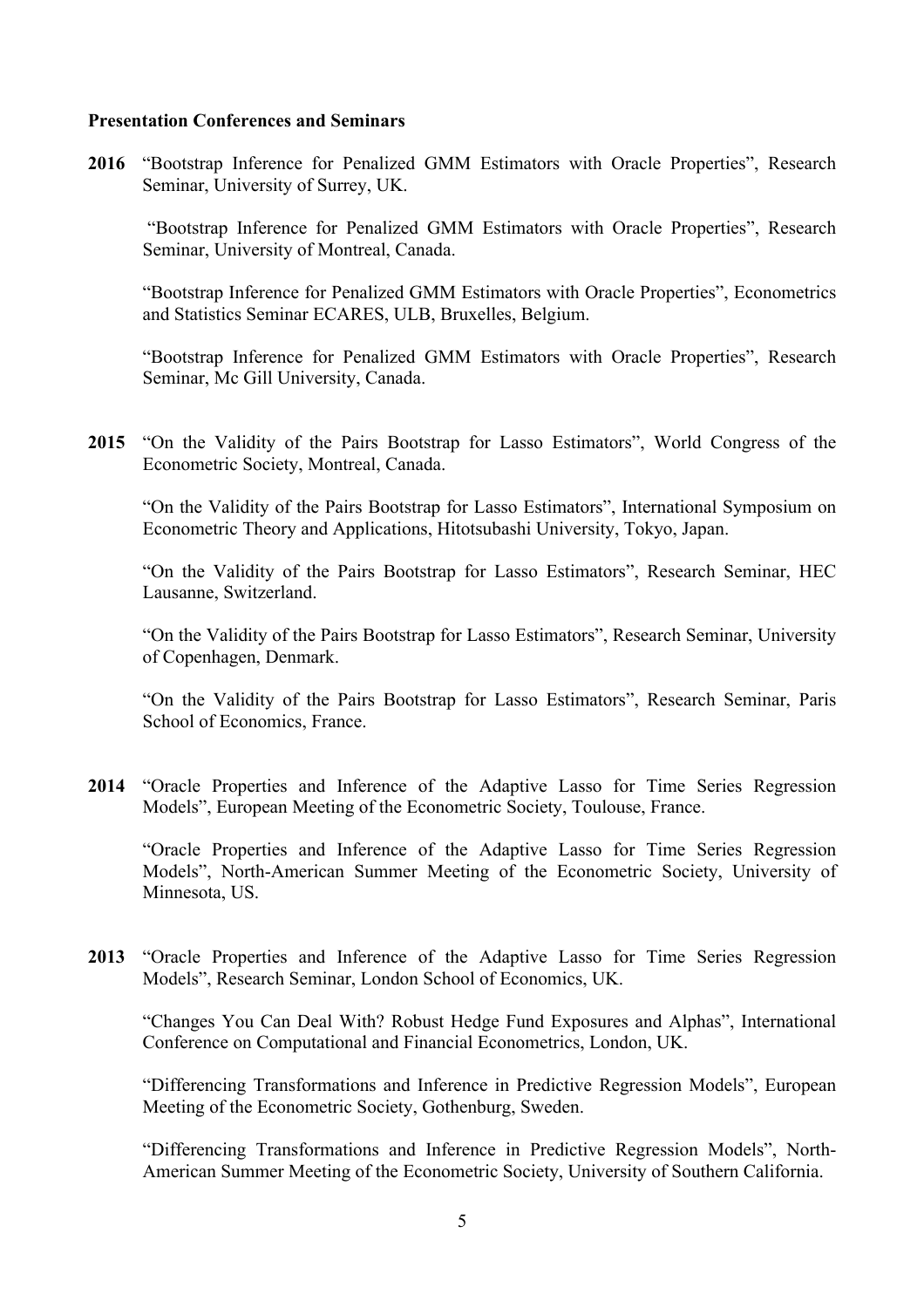**2012** "Differencing Transformations and Inference in Predictive Regression Models", NBER-NSF Time Series Conference, Texas A&M University, US.

"Robust Resampling Methods and Stock Return Predictability", European Meeting of the Econometric Society, Malaga, Spain.

**2011** "Nonparametric Bootstrap for Quasi-Likelihood Ratio Tests", Econometrics Research Seminar, Yale University.

"Robust Resampling Methods and Stock Return Predictability", European Winter Meetings of the Econometric Society, Tel Aviv, Israel.

"Nonparametric Bootstrap for Quasi-Likelihood Ratio Tests", European Meeting of the Econometric Society, Oslo, Norway.

"Breakdown Point Theory for Implied Probability Bootstrap", International Conference on Robust Statistics, Valladolid, Spain.

**2010** "Robust Resampling Methods and Stock Return Predictability", Econometrics and Statistics Seminar ECARES, ULB, Bruxelles, Belgium.

"Robust Resampling Methods and Stock Return Predictability", Prospectus Workshop in Econometrics, Yale University.

**2009** "Robust Resampling Methods for Time Series", International Workshop on Computational and Financial Econometrics, Limassol, Cyprus.

"Robust Resampling Methods for Time Series", International Conference on Robust Statistics, Parma, Italy.

"Robust Resampling Methods for Time Series", International Conference on Computational Management Science, Geneva, Switzerland.

- **2008** "Robust Predictive Regression", International Conference on Computational and Financial Econometrics, Neuchatel, Switzerland.
- **2007** "Robust Subsampling", Meeting of the Swiss Society of Economics and Statistics, St.Gallen, Switzerland.

"Robust Subsampling", International Workshop on Computational and Financial Econometrics, Geneva, Switzerland.

"Robust Subsampling", International Conference on Robust Statistics, Buenos Aires, Argentina.